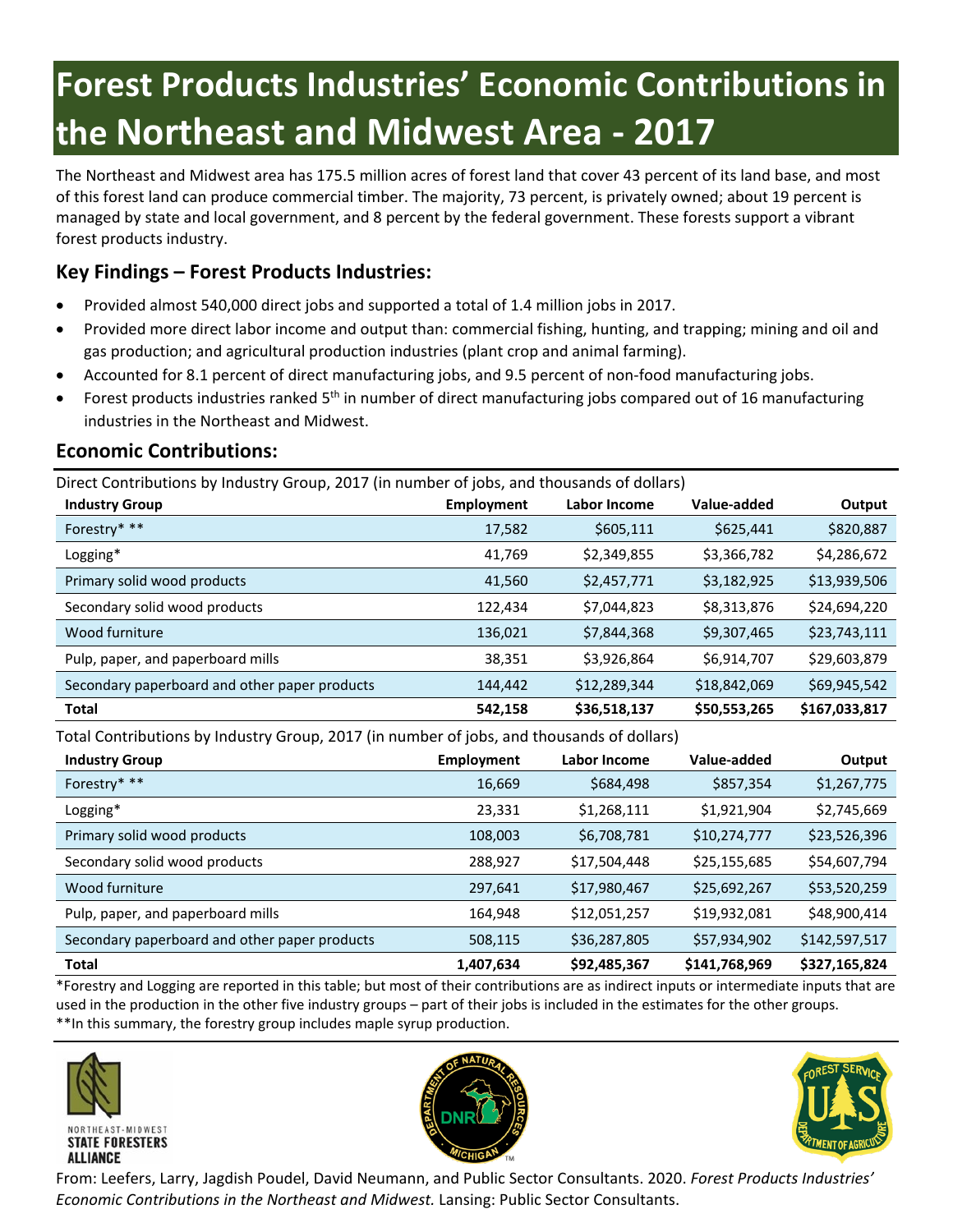## **Top Forest Industry Sectors in the Region:**

| Top 6 Industry Sectors by Direct Jobs                   |                   |  |  |  |  |
|---------------------------------------------------------|-------------------|--|--|--|--|
| <b>Industry Sector</b>                                  | <b>Employment</b> |  |  |  |  |
| Paperboard container manufacturing                      | 76,914            |  |  |  |  |
| Wood kitchen cabinet and countertop<br>manufacturing    | 55,097            |  |  |  |  |
| <b>Commercial logging</b>                               | 41,769            |  |  |  |  |
| Paper bag and coated and treated paper<br>manufacturing | 33,636            |  |  |  |  |
| Wood container and pallet manufacturing                 | 31,072            |  |  |  |  |
| Paper mills                                             | 30,459            |  |  |  |  |

| Top 6 Industry Sectors by Value Added (Thousands)       |                    |  |  |  |
|---------------------------------------------------------|--------------------|--|--|--|
| <b>Industry Sector</b>                                  | <b>Value Added</b> |  |  |  |
| Paperboard container manufacturing                      | \$8,407,846        |  |  |  |
| Paper mills                                             | \$5,586,217        |  |  |  |
| Paper bag and coated and treated paper<br>manufacturing | \$4,457,117        |  |  |  |
| Sanitary paper product manufacturing                    | \$3,734,063        |  |  |  |
| <b>Commercial logging</b>                               | \$3,366,782        |  |  |  |
| Wood kitchen cabinet and countertop<br>manufacturing    | \$3,251,378        |  |  |  |

#### **Forest Products Industries in Context to other Industries:**

Natural Resources and Agricultural Production Industries in the Northeast and Midwest, 2017

| <b>Manufacturing Industries</b>                 | Employment | Labor Income<br>(Thousands) | Value-added<br>(Thousands) | Output<br>(Thousands) |
|-------------------------------------------------|------------|-----------------------------|----------------------------|-----------------------|
| Forest products                                 | 542,158    | \$36,518,137                | \$50,553,265               | \$167,033,817         |
| Commercial fishing, hunting, and trapping       | 27,552     | \$1,408,345                 | \$1,743,915                | \$1,999,665           |
| Mining and oil and gas production               | 241,876    | \$14,835,473                | \$61,481,475               | \$85,797,446          |
| Agricultural production (plant crop and animal) | 1,072,139  | \$27,684,645                | \$49,631,488               | \$142,689,243         |

Manufacturing Industries in the Northeast and Midwest, 2017 (in number of jobs, and thousands of dollars)

| <b>Manufacturing Industries</b> | <b>Employment</b> | Labor Income  | Value-Added   | Output          |
|---------------------------------|-------------------|---------------|---------------|-----------------|
| Food                            | 786,964           | \$48,110,515  | \$89,279,962  | \$427,010,736   |
| <b>Fabricated metal</b>         | 770,590           | \$55,262,862  | \$81,201,345  | \$193,059,452   |
| Transportation equipment        | 730,204           | \$66,571,331  | \$121,350,931 | \$507,207,964   |
| Machinery                       | 579,438           | \$51,851,543  | \$76,651,691  | \$216,314,136   |
| Forest products                 | 481,790           | \$33,361,859  | \$46,119,188  | \$161,064,639   |
| Plastics and rubber products    | 382,401           | \$26,353,506  | \$43,435,494  | \$130,570,527   |
| Chemical                        | 370,049           | \$56,950,248  | \$157,009,695 | \$405,660,854   |
| Computer and electronic product | 365,272           | \$40,011,172  | \$70,867,255  | \$171,967,446   |
| Miscellaneous                   | 353,579           | \$30,439,345  | \$44,122,764  | \$107,965,022   |
| Printing                        | 271,449           | \$15,966,626  | \$22,139,486  | \$46,119,717    |
| Primary metal                   | 221,500           | \$19,508,679  | \$32,654,743  | \$128,984,613   |
| Electrical equipment            | 197,063           | \$18,551,800  | \$27,156,074  | \$80,481,496    |
| Nonmetallic mineral product     | 175,698           | \$12,227,351  | \$22,423,414  | \$58,895,457    |
| Textiles and apparel            | 126,492           | \$6,635,051   | \$8,512,703   | \$24,323,602    |
| Beverage and tobacco product    | 90,350            | \$6,607,292   | \$21,662,850  | \$61,264,815    |
| Petroleum and coal              | 35,256            | \$7,853,351   | \$34,687,460  | \$117,427,560   |
| <b>Total</b>                    | 5,938,096         | \$496,262,530 | \$899,275,055 | \$2,838,318,036 |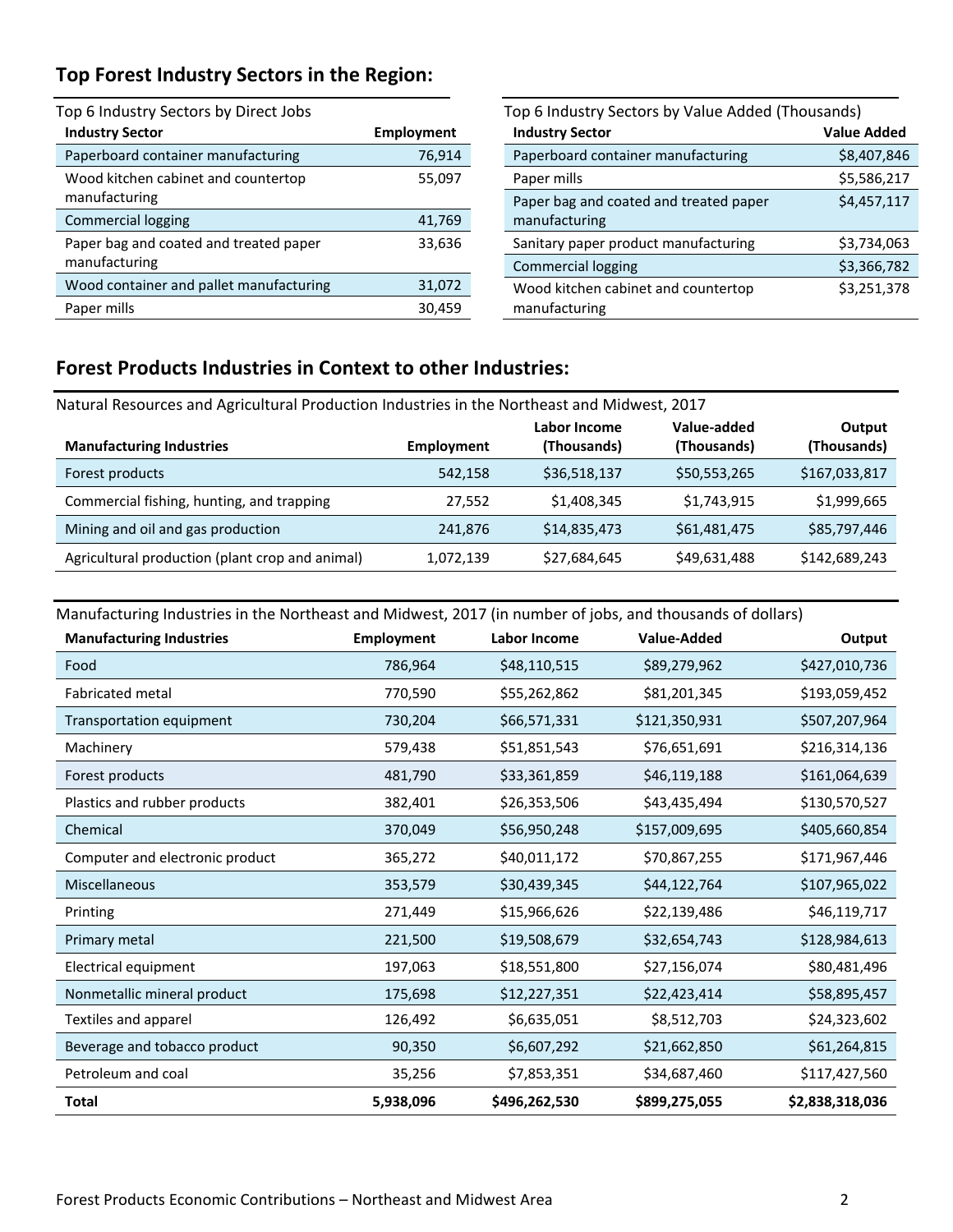## **State Comparisons:**

Direct employment in forest products industries ranged from 1,957 jobs in Delaware to 68,541 jobs in Pennsylvania. Six states had over 40,000 direct jobs: Pennsylvania, Wisconsin, Indiana, Ohio, New York, and Michigan. Direct employment by industry group provides additional insight regarding the distribution of industries across the region. Pennsylvania was among the top five states in all seven industry groups, followed by Wisconsin (top five in six industry groups) and New York (top five in five industry groups).

| State-level Direct Contributions, 2017 (in number of jobs, and thousands of dollars)<br><b>State</b> | <b>Employment</b> | Labor Income | Value-added  | Output        |
|------------------------------------------------------------------------------------------------------|-------------------|--------------|--------------|---------------|
| Connecticut                                                                                          | 7,730             | \$612,313    | \$673,015    | \$2,415,490   |
| Delaware                                                                                             | 1,957             | \$172,281    | \$277,321    | \$811,193     |
| Illinois                                                                                             | 38,554            | \$2,751,641  | \$3,631,953  | \$12,863,371  |
| Indiana                                                                                              | 50,093            | \$3,124,900  | \$4,046,325  | \$12,883,498  |
| lowa                                                                                                 | 17,834            | \$1,118,759  | \$1,828,168  | \$4,978,201   |
| Maine                                                                                                | 18,887            | \$990,184    | \$1,589,980  | \$5,236,715   |
| Maryland                                                                                             | 8,813             | \$589,530    | \$730,098    | \$2,633,880   |
| Massachusetts                                                                                        | 16,083            | \$1,548,080  | \$1,441,125  | \$5,354,786   |
| Michigan                                                                                             | 40,746            | \$2,674,987  | \$3,481,716  | \$12,182,249  |
| Minnesota                                                                                            | 34,055            | \$2,367,350  | \$3,578,890  | \$10,503,265  |
| Missouri                                                                                             | 25,699            | \$1,466,242  | \$2,336,133  | \$6,985,972   |
| New Hampshire                                                                                        | 7,289             | \$362,982    | \$651,642    | \$1,620,412   |
| New Jersey                                                                                           | 18,702            | \$1,550,628  | \$1,908,904  | \$6,720,879   |
| New York                                                                                             | 43,024            | \$3,270,371  | \$3,783,648  | \$13,484,023  |
| Ohio                                                                                                 | 54,445            | \$3,690,189  | \$4,649,464  | \$16,111,539  |
| Pennsylvania                                                                                         | 68,541            | \$4,631,225  | \$7,477,831  | \$22,419,639  |
| Rhode Island                                                                                         | 3,035             | \$180,616    | \$229,666    | \$929,557     |
| Vermont                                                                                              | 9,107             | \$291,472    | \$393,406    | \$1,370,850   |
| West Virginia                                                                                        | 10,108            | \$520,228    | \$747,027    | \$2,214,972   |
| Wisconsin                                                                                            | 67,793            | \$4,517,367  | \$7,065,287  | \$25,282,710  |
| 20-state region (sum)                                                                                | 542,494           | \$36,431,345 | \$50,521,600 | \$167,003,201 |
| 20-state region (model)                                                                              | 542,158           | \$36,518,137 | \$50,553,265 | \$167,033,817 |

Note: The numbers in the table are the results of 20 individual state models, the sum of which is indicated by the "20-state region (sum)" total. A total region model was also calculated, the total of which is represented by the "20-state region (model)" total, and these values match the estimates given in the body of this report. The difference between the 20-state region sum and model reflects interstate economic activity not captured in the individual state models. The use of ratios applied for partial sectors at the state versus regional level led to small differences in direct effect results (less than 0.25 percent).

Total employment contributions followed a similar pattern, with larger states having over 85,000 jobs supported by the forest products industries. Illinois joined this group with approximately 90,000 total jobs supported. The largest two states in terms of total employment contributions were Wisconsin (160,149 jobs) and Pennsylvania (152,698 jobs). Labor income, value-added, and output follow a similar pattern to that of employment.